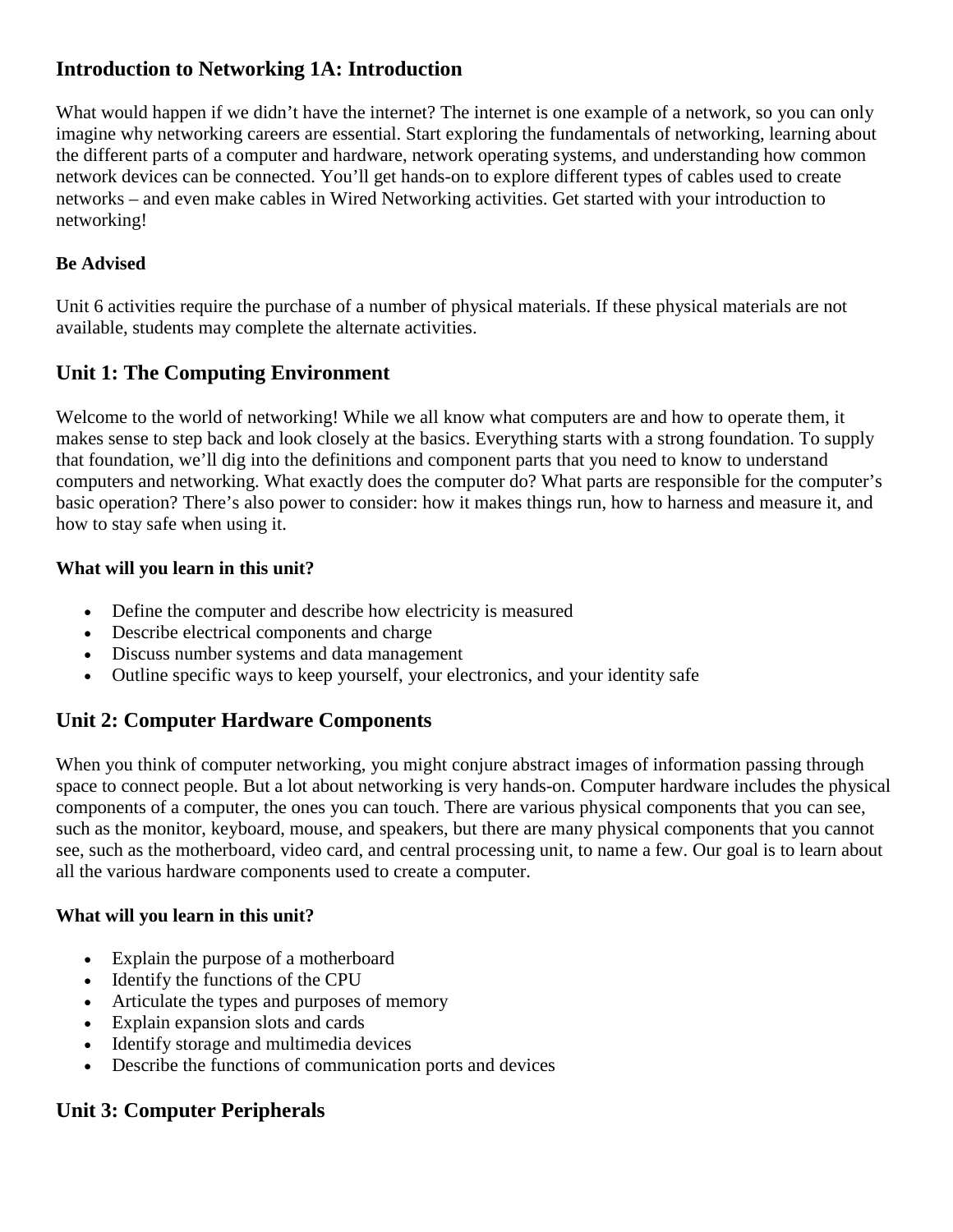There are lots of devices that can be attached to a computer to either input data or produce output. The needs of each individual computer user are different, so the number of input and output devices attached to a computer system can vary greatly. For a networking professional, it's important to be familiar with these various options and to know how to troubleshoot any issues that might arise.

#### **What will you learn in this unit?**

- Identify and describe the functions of input and output devices
- Classify devices as input or output
- List different types of printers and explain their functions
- Explain how to troubleshoot input and output devices

# **Unit 4: Software Programs for Computer Systems**

Computers need system software (operating systems) in order for humans to interact with them and software applications to manipulate data to produce an output. Computer network operating systems provide shared resources, file storage, and added security. There are many different network operating system programs to choose from, depending upon the needs of an organization.

#### **What will you learn in this unit?**

- Plan a Windows installation
- Examine and support the operating system using Windows tools
- Articulate the specifics for the Mac and Linux OS
- Discuss application software across different operating systems
- Discuss the specifics associated with network operating systems

# **Introduction to Networking 1a Midterm Exam**

- Review information acquired and mastered from this course up to this point.
- Take a course exam based on material from the first half of the course (Note: You will be able to open this exam only one time.)

# **Unit 5: Fundamental Networking Concepts and Principles**

Today's world, economy, and citizens live in and on the internet. Surfing the web, streaming on-demand movies and sports, e-commerce shopping, and online friendships and dating are expected and necessary parts of society. Because of this, it is important for individuals to be aware of the risks associated with the internet, the world's largest network.

### **What will you learn in this unit?**

- Define networking and describe the purpose of a network
- Identify and describe the different networking topologies
- Differentiate between the different types of networks
- Explain the function of a router and a switch
- Describe a client/server environment

# **Unit 6: Wired Networking**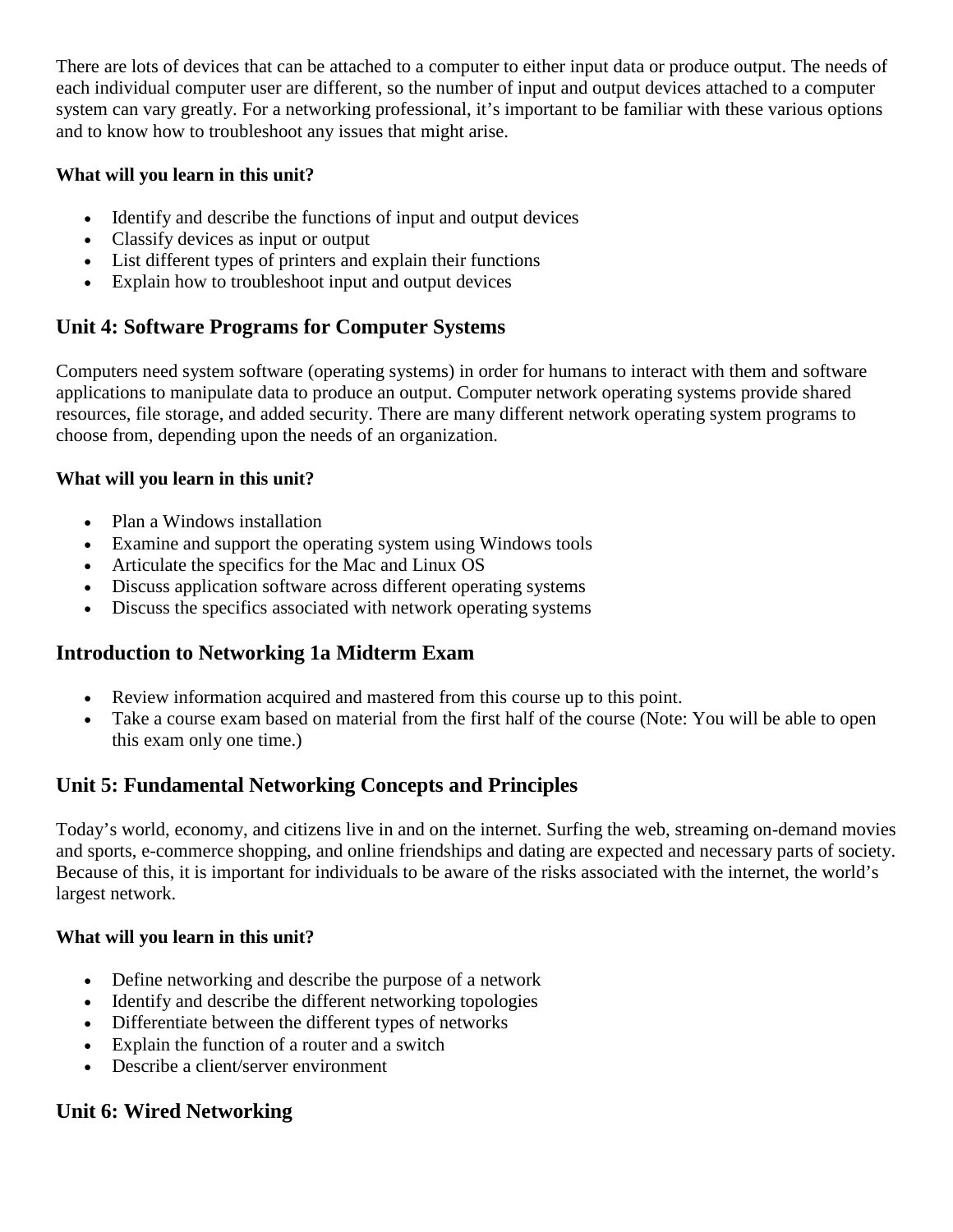Everywhere we go we are surrounded by wireless networks: the grocery store, restaurants, and libraries, just to name a few. Odds are you have a wireless network at home. However, wireless networks have a set number of devices that they can support, and the signal can be unreliable, which is why businesses have wired networks. They provide a stable connection at a faster speed.

#### **What will you learn in this unit?**

- Explain the difference between broadband and baseband transmission
- Describe simplex, half-duplex and full-duplex communication
- Explain twisted pair cabling and identify wiring faults
- Define Ethernet (802.3) standards
- Explain the difference between a hub, switch, and router

### **Unit 7: Wireless Networking**

The internet is everywhere and is readily accessible to anyone. Now more than ever we release our personal and private information at the click of the mouse as we participate in our networked society, and although we may be intentionally sending our personal data to a contact for a specific purpose, we can't always be too sure that no one else has intercepted that data. When using wireless technologies, especially open networks, there are certain preventive and protective measures you should know how to take to keep your private information private.

#### **What will you learn in this unit?**

- Distinguish the various types and uses of wireless network devices
- Describe various wireless access methods
- Connect the types of cloud computing with their best uses in businesses
- Troubleshoot and resolve common wireless issues
- Set up a home wireless router

# **Unit 8: Setting Up Your Network**

Information Technology (IT) jobs are in high demand with millions of unfilled jobs across the country. IT jobs are diverse and include programming, cybersecurity, cabling, network technician, network administrator, project manager, systems administrator, and systems engineer. Find the right area for you and watch the world of technology continue to evolve around you.

#### **What will you learn in this unit?**

- Identify student organizations and competitions that contribute to IT and network-related coursework
- Connect the various aspects of a career plan to concrete decisions about coursework, extracurricular activities, and on-going professional development
- Describe how a positive professional outlook contributes to a positive workplace environment
- Contrast various networking careers and their educational and skill requirements

# **Introduction to Networking 1a Final Exam**

- Review information acquired and mastered from this course up to this point.
- Take a course exam based on material from the second half of the course (Note: You will be able to open this exam only one time.)